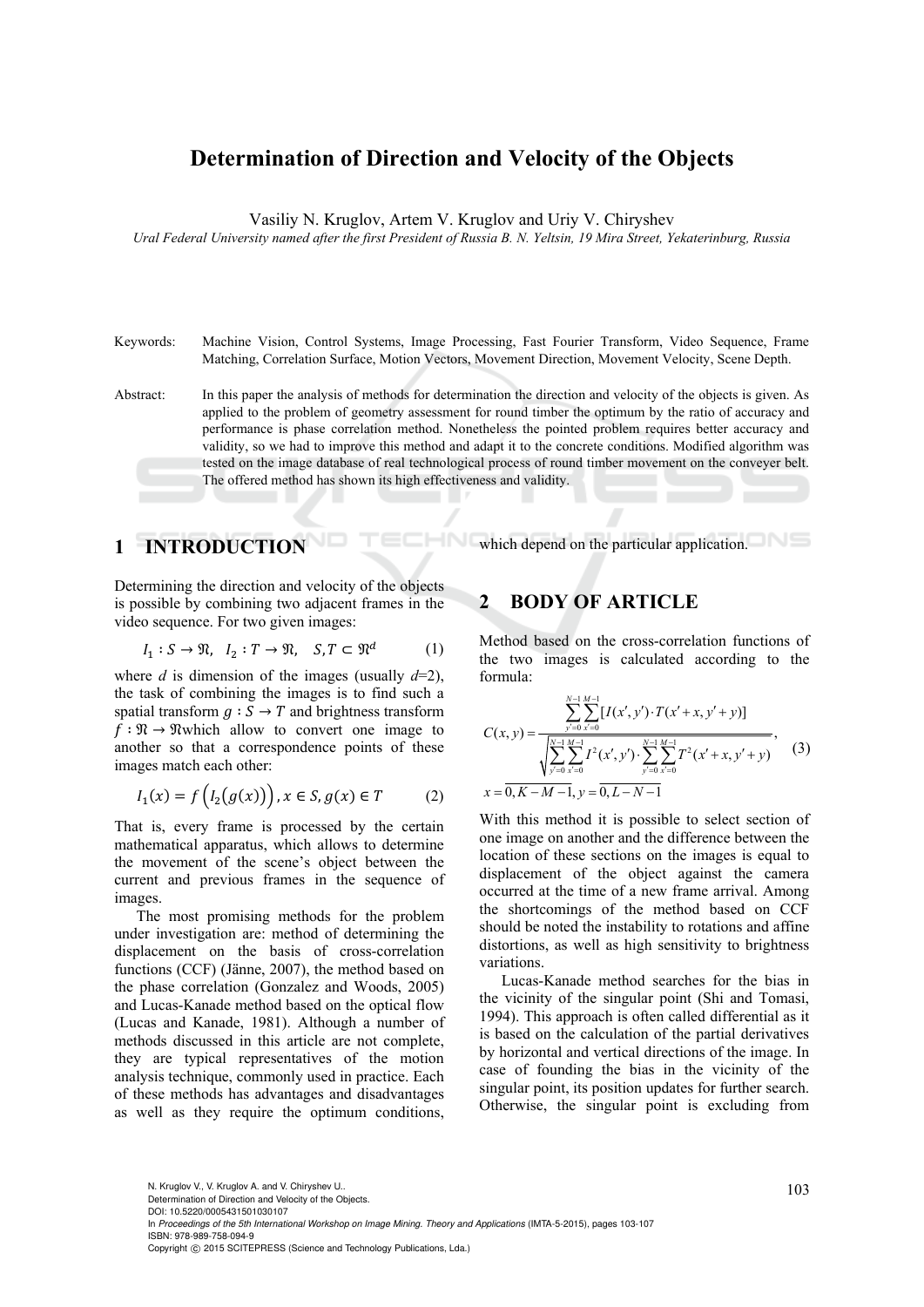further analyses. By its nature, this method is local, that is, the area only around the pixel is taken into account for the determination of the particular pixel displacement. As a consequence, it is impossible to sufficiently determine the bias within the large uniformly colored sections of the frame.

Fast Fourier Transform method (FFT) for the phase correlation function is based on the assumption that if the signal has spatial and temporal shift, the frequencies and amplitudes of the harmonic components remain constant, only the initial phases change (phase-frequency spectrum), and the phase of each harmonic component varies proportional to the frequency and shift of the signal at that.

Block diagram of moving vectors receiving by the phase correlation method is shown on the Figure 1.

The result of transformation is a correlation surface which is function of two spatial values on the image plane. If there was no movement the difference of phase spectra is equal to zero. In this case spectral components sum up during the synthesis in phase. It results in surge with spike in

origin of coordinates. When the object moved several number of maximums appear on the correlation surface.

Figures 2-3 present results of transforming by phase correlation obtained with the help of Image Processing Toolbox.

Transformation was applied to the whole image and as a result we have one vector (spike) correspond to the direction of object's movement. Disadvantages of this method are

- **Impossibility of determination the value of** movement in case of several moving objects on the frame
- High noise susceptibility

In case of intense noise on the one of the frames (e.g. camera noise) the dedicated spike may correspond to the noise (Figure 4), so the information about direction and velocity of movement will be inconsistent. In the problem of geometry assessment of round timber target object (log) is measured 180-250 times during scan, so propagation error leads to incorrect result, which is unacceptable for this task.



Figure 1: Block diagram of FFT phase correlation workflow (AFC – amplitude-frequency characteristic, PFC – phasefrequency characteristic).



Figure 2: Phase correlation method for two pairs of frames (a-b and d-e).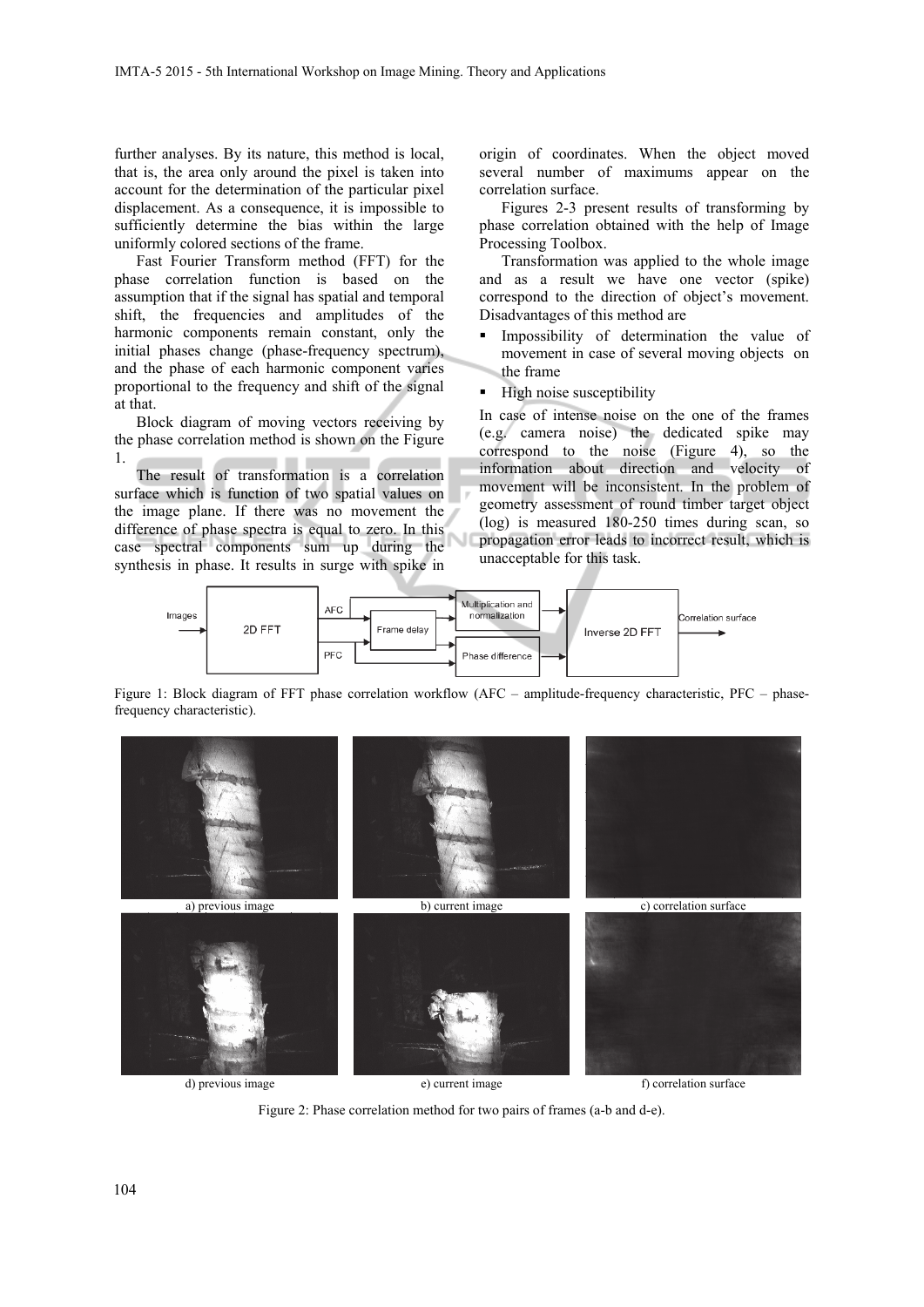

Figure 3: 3D-images of correlation surfaces from figures 2,c and 2,f respectively.

Moreover, phase correlation method is not capable to carry out analysis of several objects in general case because each object (log on the conveyer belt) has its own direction and velocity of movement which don't match with these characteristics of other objects.



Figure 4: 3D-image of correlation surface with intense noise.

Unfortunately, each of these methods has limitations so the use of any one for this task becomes difficult. Method based on the CCF is not resistant to the affine distortions and rotations, and leaves out of account a particular texture. Lucas-Canada method is not resistant to affine distortions, highly sensitive to changes in brightness and shows insufficient result in the absence relief sections on the image. FFT phase correlation algorithm has a lower performance compared to the previous ones, but it is more accurate.

Thus, based on these findings, an algorithm that adapt to the scene conditions and the features of the objects on the image in order to operate with

maximum efficiency for solving the motion estimation of roundwood on the conveyor was developed.

This method is as follows. At the first stage of the frame processing the selection of the front-stage objects is carried. Then, several sections (7-15 pcs.) are taken on each selected object, and each section of the current frame  $F_i(t)$  is compared with the corresponding block of the previous frame  $F_i(t-1)$ ,  $i \in (0, n)$  by FFT phase correlation as follows:

$$
R(u, v) = \frac{F_m(u, v) \cdot F_3^*(u, v)}{P_m \cdot P_3}
$$
 (4)

where  $R(u, v)$  is a spectral unit function which phase is equal to the phase difference between the functions  $F_m$  and  $F_s$ . Variables *u* and *v*are angular frequencies. Further the inverse Fourier transform is computed via the function of mutual phase spectrum:

$$
P(x, y) = F^{-1}[R(u, v)]
$$
 (5)

Function  $P(x, y)$  gives a clear peak which determines the measure of similarity of the images, and the peak position corresponds to the shift of one picture relative to another. The basic idea of this step is to identify the most informative sections within each region  $F_i(t)$  and to establish by them matching with the region on the previous frame. In this case, it is necessary that each section contains enough information (relief texture) to establish a correct match. To achieve this, the procedure of stacking the measuring sections by elliptical curve relative to the center of the field  $F_i(t)$  with subsequent measurement of the value reflecting the information content of each section is implemented. Information content is measured in the horizontal  $E_H$  and vertical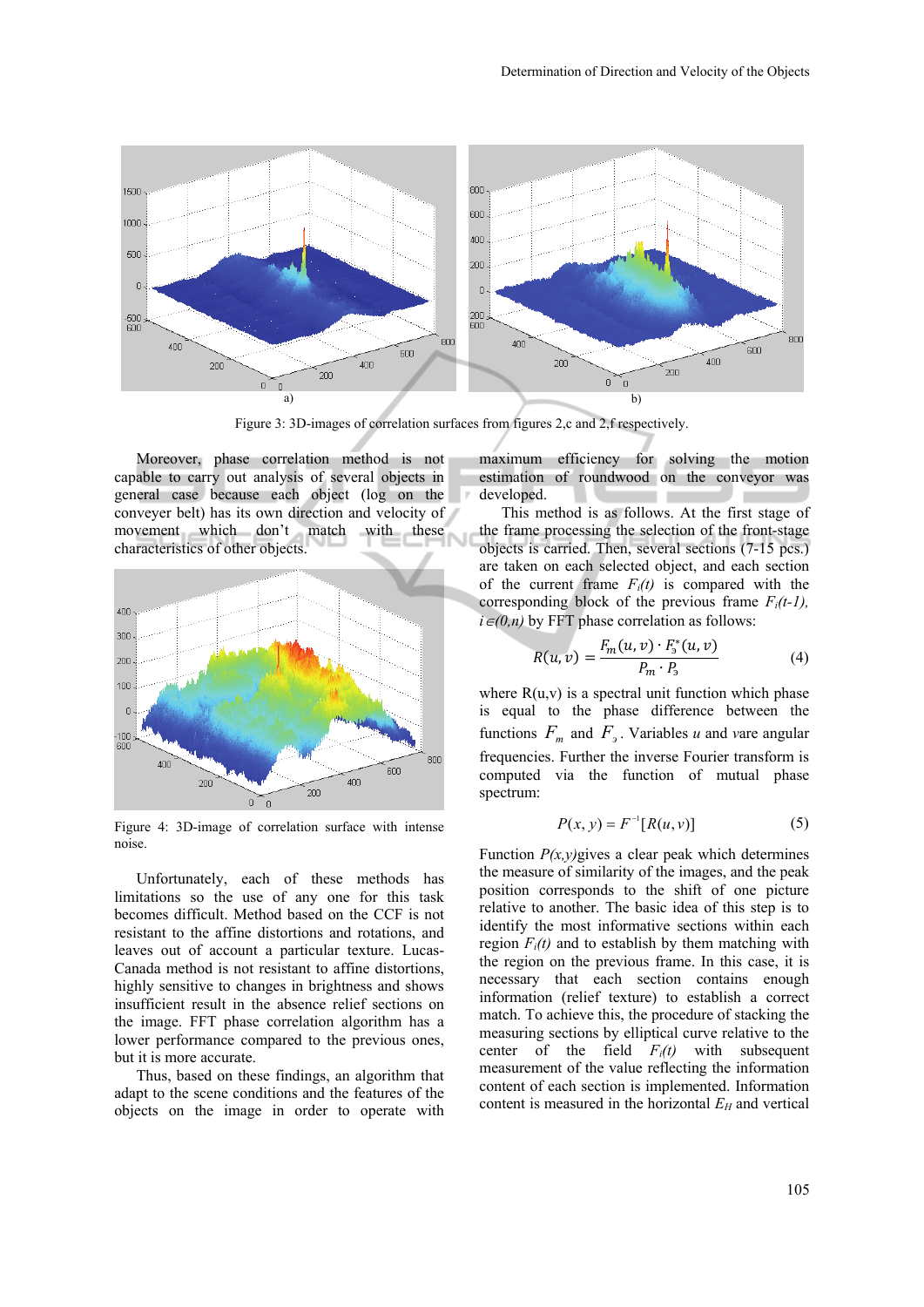*EV* directions as follows:

$$
E_n(x, y) = \sum_{i=0}^{M_i - 1} \sum_{j=0}^{M_j - 1} I_i(x + i - a_i, y + j - a_j) S_n(i, j)
$$
  
(6)  

$$
E_{Y}(x, y) = \sum_{i=0}^{M_i - 1} \sum_{j=0}^{M_j - 1} I_i(x + i - a_i, y + j - a_j) S_{Y}(i, j)
$$

where  $S_H$ ,  $S_V$  are Sobel functions for horizontal and vertical directions which applied to the image  $I_t$  at the point  $(x,y)$  and  $(a_i, a_j)$  – tie point in kernel coordinates

$$
S_H = \begin{pmatrix} 1 & 0 & -1 \\ 2 & 0 & -2 \\ 1 & 0 & -1 \end{pmatrix} \quad S_V = \begin{pmatrix} 1 & 2 & 1 \\ 0 & 0 & 0 \\ -1 & -2 & -1 \end{pmatrix} \tag{7}
$$

It is necessary to make a number of adjustments to the current step, concerning certain aspects of the algorithm. Firstly, the search sections for each region of interest are stacked along the elliptic curve within each log (blue dots in Figure 5). **CHN** 



Figure 5: Visualisation of sectional FFT phase correlation in video sequence in the task of roundwood analysis. Centers of each section of the objects are marked with blue dots.

This step is stipulated by the necessity of compact and uniform distribution of the regions of interest within each log. It is this method will be by far the best in terms of uniform stacking of sections due to the fact that the logs have the elongated along the motion's direction profile with a relief texture on the image. Secondly, the magnitude of the information content of each section in fact is meaning of the contrast ratio within a region of interest so it provides a priori information for solving the problem of searching the best vector. In other words, the contrast value establishes a

connection, i.e. indirectly affect the probability of a correct definition of the shift. Intuitively, the more contrasting matching sections, the higher probability that the motion vector for this section will be the most correspond to the real shift.

With this approach the matching is performed in two stages. At first, the discrete correlation function is computed and its "rough" maximum is determined, then the peak position is adjusted by the intensity interpolation method (Gonzalez and Woods, 2005). In the next step, among formed candidate vectors search for the best one, which value is considered as the shift of the object, is implemented by heuristic search method.

This process has three important features. Firstly, the subpixel search of the peak position of the correlation surface would greatly increase the accuracy of determining the shift of the objects. Secondly, the search operator is applied not to the entire image, but to the regions where objects were detected. Thirdly, due to the exhaustive search within a few number of motion vectors (for the current task which characterized by objects with feebly marked relief and possible lack of the specific features the number of candidates is 7 for each object) and parallel processing (Kruglov et al., 2013), a high speed of the algorithm is achieved (Figure 5).

Tracking objects assumes the establishment of correspondence between the objects of the previous frame and the objects detected in the current frame (Kruglov and Kruglov, 2013). Correspondence between the objects considered to be established if these objects are spatially close, displacement is small and both are sufficiently similar. Proximity criterion is the fulfillment of the following conditions:

- the Euclidean distance between the centers of mass of the objects is small;
- the size of the object does not vary much from one frame to another (also by the Euclidean distance).

The resulting algorithm for determination the direction and velocity of the logs on the basis of the phase correlation method was tested on the images database of the actual video sequence process (435,000 frames). The size of the sections for phase correlation was 64 \* 64 pixels, the number of blocks - 7 for each selected front-stage object. Test was carried out in MATLAB framework on the IBM PC IntelCore i7 2.8GHz. The results of the test are shown in Table 1.